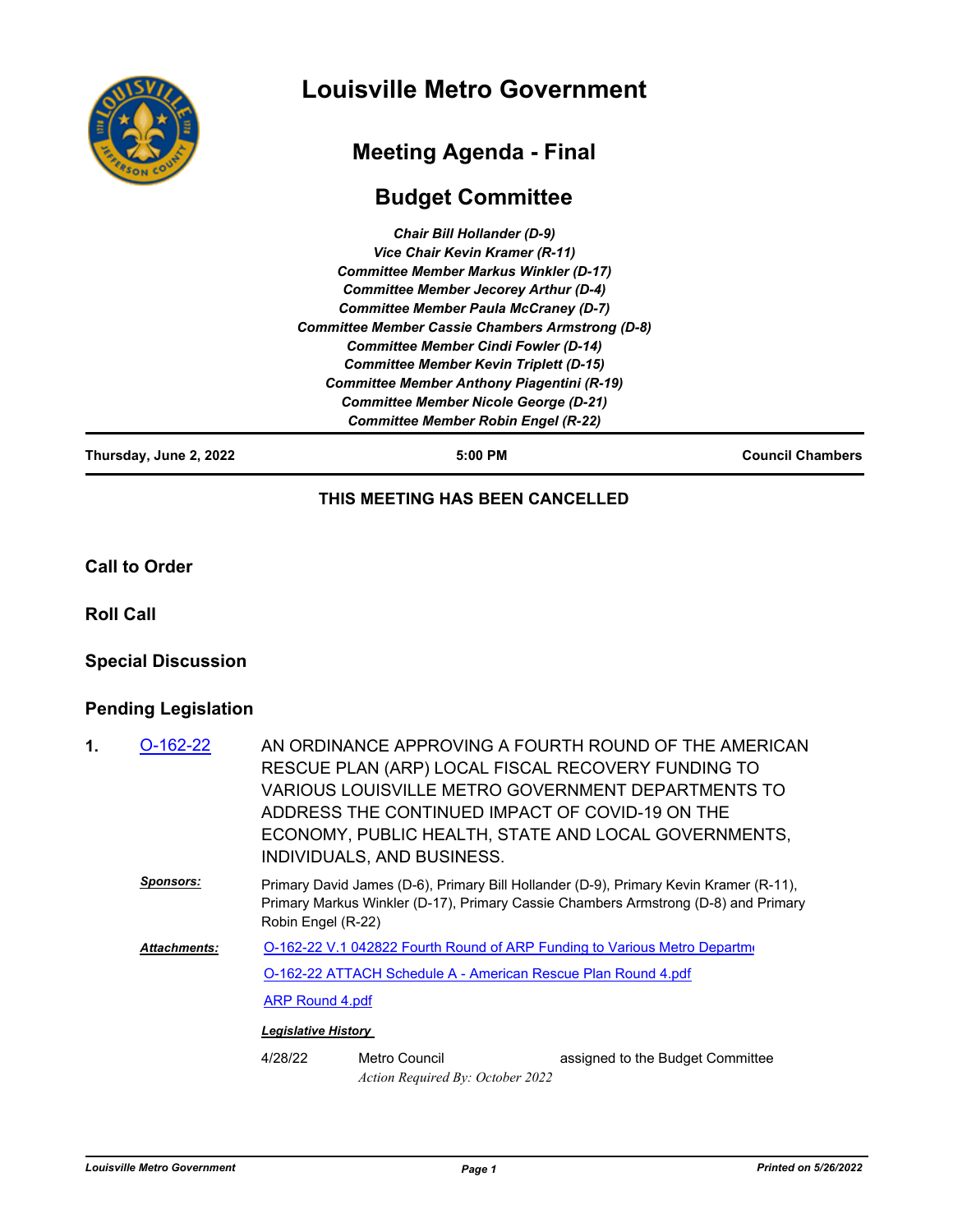| 2. | $O-168-22$          | AN ORDINANCE APPROVING THE FISCAL YEAR 2022-2023 BUDGET<br>FOR THE TRANSIT AUTHORITY OF RIVER CITY (TARC).                                                                                                                                                                                                                                                                      |                                                           |                                  |  |  |
|----|---------------------|---------------------------------------------------------------------------------------------------------------------------------------------------------------------------------------------------------------------------------------------------------------------------------------------------------------------------------------------------------------------------------|-----------------------------------------------------------|----------------------------------|--|--|
|    | <u>Sponsors:</u>    | Primary Bill Hollander (D-9)                                                                                                                                                                                                                                                                                                                                                    |                                                           |                                  |  |  |
|    | Attachments:        | O-168-22 V.1 051922 APPROVING THE FISCAL YEAR 2022-2023 BUDGET F                                                                                                                                                                                                                                                                                                                |                                                           |                                  |  |  |
|    |                     | TARC FY 2023 Annual Report and Budget FINAL.pdf                                                                                                                                                                                                                                                                                                                                 |                                                           |                                  |  |  |
|    |                     | <b>Legislative History</b>                                                                                                                                                                                                                                                                                                                                                      |                                                           |                                  |  |  |
|    |                     | 5/19/22                                                                                                                                                                                                                                                                                                                                                                         | <b>Metro Council</b><br>Action Required By: November 2022 | assigned to the Budget Committee |  |  |
| 3. | O-639-21            | AN ORDINANCE AMENDING ORDINANCE NO. 168, SERIES 2021<br>RELATING TO THE SECOND ROUND OF THE AMERICAN RESCUE<br>PLAN ("ARP") LOCAL FISCAL RECOVERY FUNDING TO VARIOUS<br>LOUISVILLE METRO GOVERNMENT DEPARTMENTS TO ADDRESS<br>THE CONTINUED IMPACT OF COVID-19 ON THE ECONOMY, PUBLIC<br>HEALTH, STATE AND LOCAL GOVERNMENTS, INDIVIDUALS, AND<br><b>BUSINESS (AS AMENDED).</b> |                                                           |                                  |  |  |
|    | <u>Sponsors:</u>    | Primary Brent Ackerson (D-26)                                                                                                                                                                                                                                                                                                                                                   |                                                           |                                  |  |  |
|    | <b>Attachments:</b> | O-639-21 V.2 CAM 120921 Amending Second Round ARP Ordinance.pdf                                                                                                                                                                                                                                                                                                                 |                                                           |                                  |  |  |
|    |                     | O-639-21 CAM 120921 ATTACH Schedule A.pdf                                                                                                                                                                                                                                                                                                                                       |                                                           |                                  |  |  |
|    |                     | O-639-21 CAM 120921 ATTACH ARP Project Description Round Two - LAT50.                                                                                                                                                                                                                                                                                                           |                                                           |                                  |  |  |
|    |                     | O-639-21 CAM 120921 ATTACH ARP Project Description Round Two - LAT53.                                                                                                                                                                                                                                                                                                           |                                                           |                                  |  |  |
|    |                     | O-639-21 PROPOSED CAM 120921 ARP Project Description Round Two - LAT                                                                                                                                                                                                                                                                                                            |                                                           |                                  |  |  |
|    |                     | O-639-21 PROPOSED CAM 120921 ARP Project Description Round Two - LAT                                                                                                                                                                                                                                                                                                            |                                                           |                                  |  |  |
|    |                     | O-639-21 PROPOSED CAM 120921 Schedule A.pdf                                                                                                                                                                                                                                                                                                                                     |                                                           |                                  |  |  |
|    |                     | O-639-21 V.1 120221 Amending Second Round ARP Ordinance.pdf                                                                                                                                                                                                                                                                                                                     |                                                           |                                  |  |  |
|    |                     | O-639-21 ATTACH Schedule A.pdf                                                                                                                                                                                                                                                                                                                                                  |                                                           |                                  |  |  |
|    |                     | O-639-21 ATTACH ARP Project Description Round Two - LAT50.pdf                                                                                                                                                                                                                                                                                                                   |                                                           |                                  |  |  |
|    |                     | O-639-21 ATTACH ARP Project Description Round Two - LAT53.pdf                                                                                                                                                                                                                                                                                                                   |                                                           |                                  |  |  |
|    |                     | <b>Stinson Property Map.pdf</b>                                                                                                                                                                                                                                                                                                                                                 |                                                           |                                  |  |  |
|    |                     | Aerial photo of College Street and Breckinridge Street Properties.pdf                                                                                                                                                                                                                                                                                                           |                                                           |                                  |  |  |
|    |                     | Appraisals.pdf                                                                                                                                                                                                                                                                                                                                                                  |                                                           |                                  |  |  |
|    |                     | <b>Legislative History</b>                                                                                                                                                                                                                                                                                                                                                      |                                                           |                                  |  |  |
|    |                     | 12/2/21                                                                                                                                                                                                                                                                                                                                                                         | Metro Council<br>Action Required By: June 2022            | assigned to the Budget Committee |  |  |
|    |                     | 12/9/21                                                                                                                                                                                                                                                                                                                                                                         | <b>Budget Committee</b>                                   | free form                        |  |  |
|    |                     | 12/9/21                                                                                                                                                                                                                                                                                                                                                                         | <b>Budget Committee</b>                                   | amended                          |  |  |
|    |                     | 12/9/21                                                                                                                                                                                                                                                                                                                                                                         | <b>Budget Committee</b>                                   | tabled                           |  |  |
|    |                     | 1/27/22                                                                                                                                                                                                                                                                                                                                                                         | <b>Budget Committee</b>                                   | tabled                           |  |  |
|    |                     | 2/24/22                                                                                                                                                                                                                                                                                                                                                                         | <b>Budget Committee</b>                                   | held                             |  |  |
|    |                     | 3/10/22                                                                                                                                                                                                                                                                                                                                                                         | <b>Budget Committee</b>                                   | held                             |  |  |
|    |                     | 3/24/22                                                                                                                                                                                                                                                                                                                                                                         | <b>Budget Committee</b>                                   | held                             |  |  |